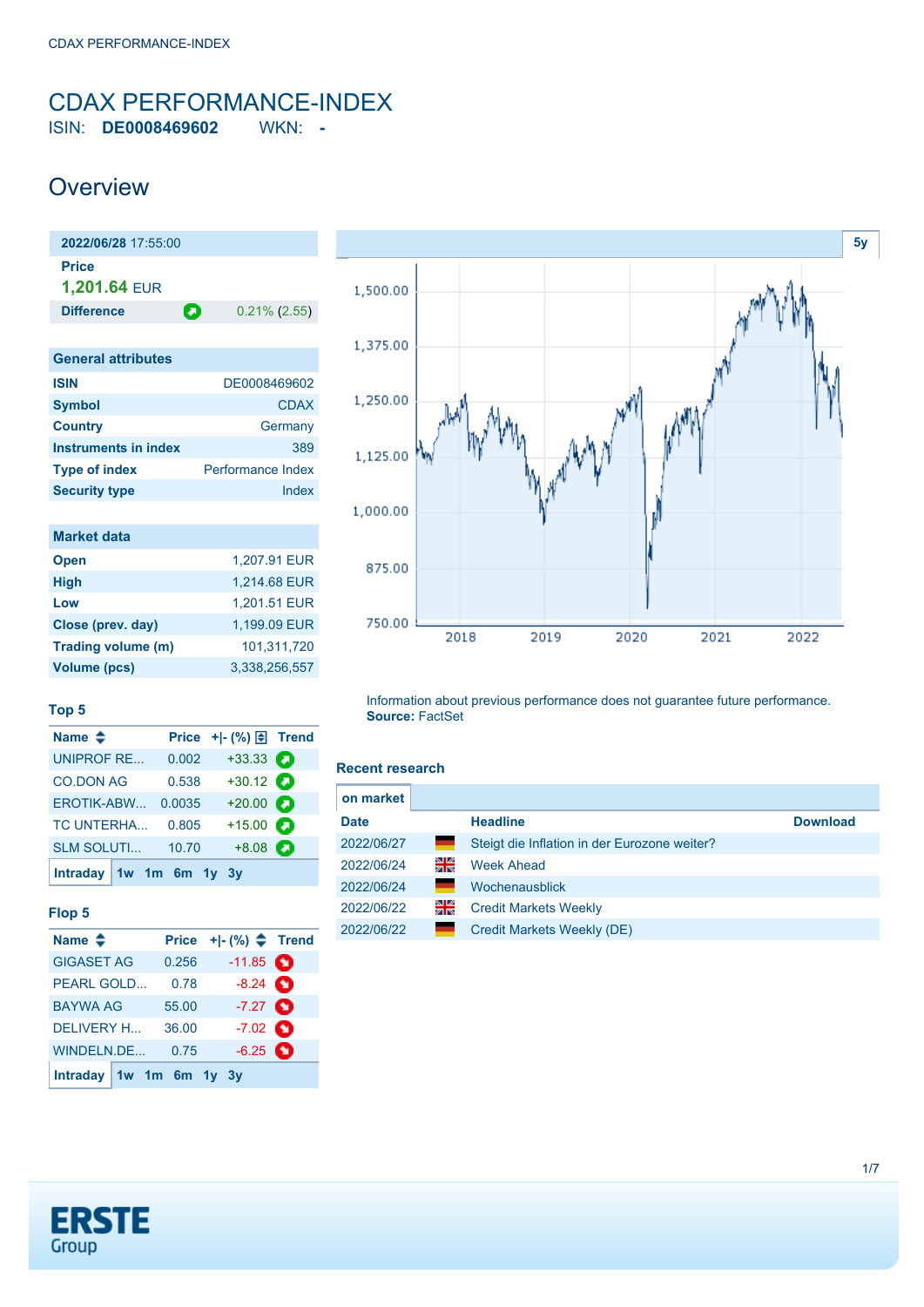| <b>Futures and Options</b> |  |
|----------------------------|--|
| <b>Related Futures</b>     |  |
| <b>Related Options</b>     |  |

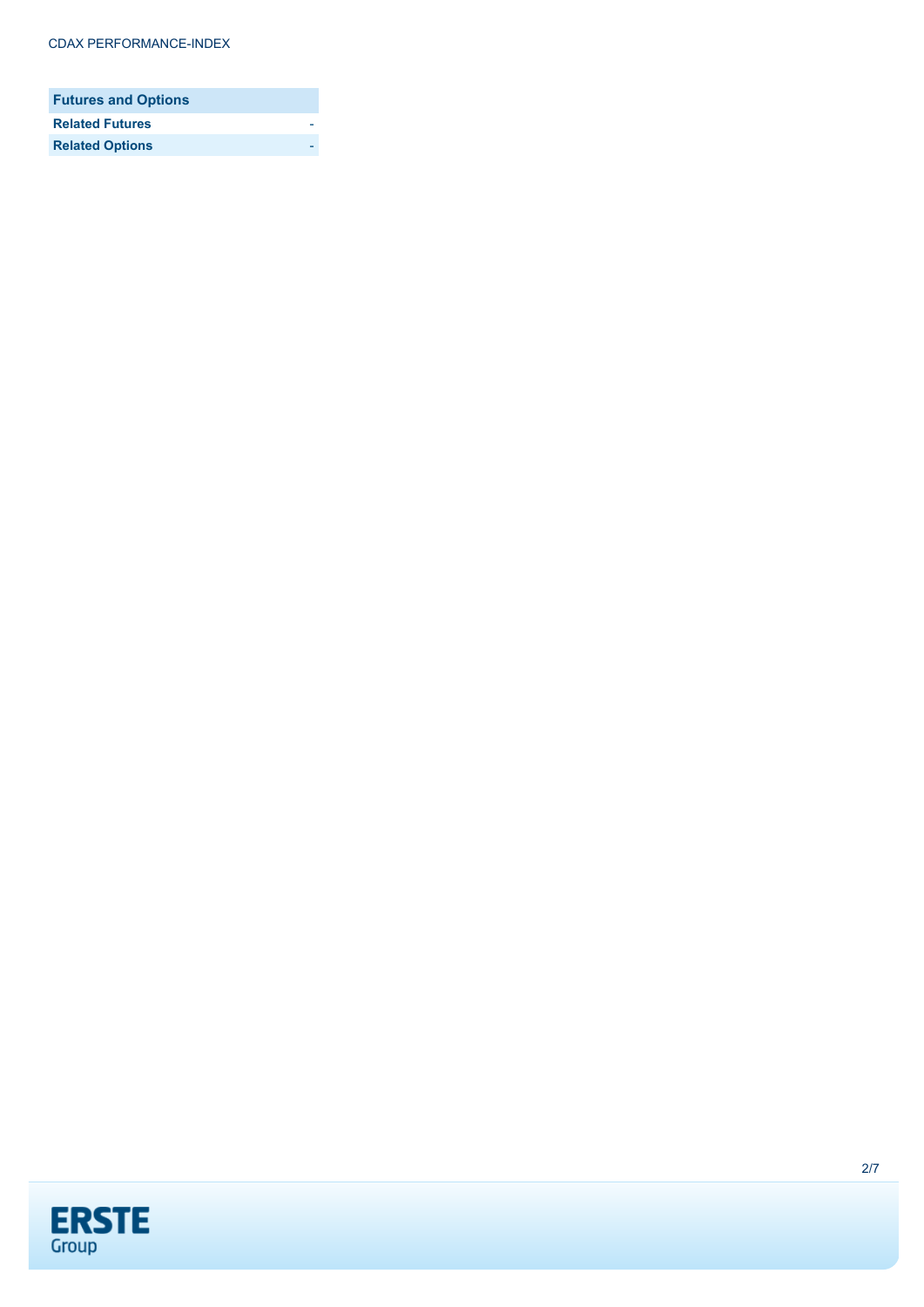# **Details**

**2022/06/28** 17:55:00 **Price 1,201.64** EUR

**Difference 0.21% (2.55)** 

| <b>General attributes</b>   |              |
|-----------------------------|--------------|
| <b>ISIN</b>                 | DE0008469602 |
| <b>Symbol</b>               | CDAX         |
| <b>Country</b>              | Germany      |
| <b>Security type</b>        | Index        |
| <b>Instruments in index</b> | 389          |

| <b>Market data</b>  |               |
|---------------------|---------------|
| <b>Open</b>         | 1,207.91 EUR  |
| <b>High</b>         | 1,214.68 EUR  |
| Low                 | 1.201.51 EUR  |
| Close (prev. day)   | 1,199.09 EUR  |
| Trading volume (m)  | 101,311,720   |
| <b>Volume (pcs)</b> | 3.338.256.557 |

## **Performance and Risk**

|                   | 6 <sub>m</sub> | 1v        | 3v       |
|-------------------|----------------|-----------|----------|
| <b>Perf</b> (%)   | $-19.18%$      | $-18.29%$ | $+4.37%$ |
| Perf (abs.)       | $-285.16$      | $-268.98$ | $+50.29$ |
| <b>Beta</b>       |                |           |          |
| <b>Volatility</b> | 26.05          | 20.97     | 23.25    |



Information about previous performance does not guarantee future performance. **Source:** FactSet

| <b>Price data</b>                           |                            |
|---------------------------------------------|----------------------------|
| Ø price 5 days   Ø volume 5 days (pcs.)     | 1,191.74 EUR (128,679,465) |
| Ø price 30 days   Ø volume 30 days (pcs.)   | 1,257.74 EUR (127,324,491) |
| Ø price 100 days   Ø volume 100 days (pcs.) | 1,297.79 EUR (154,656,287) |
| Ø price 250 days   Ø volume 250 days (pcs.) | 1,403.41 EUR (131,894,737) |
| YTD High   date                             | 1,514.24 EUR (2022/01/05)  |
| <b>YTD Low   date</b>                       | 1,152.19 EUR (2022/03/07)  |
| 52 Weeks High   date                        | 1,529.56 EUR (2021/11/18)  |
| 52 Weeks Low   date                         | 1,152.19 EUR (2022/03/07)  |

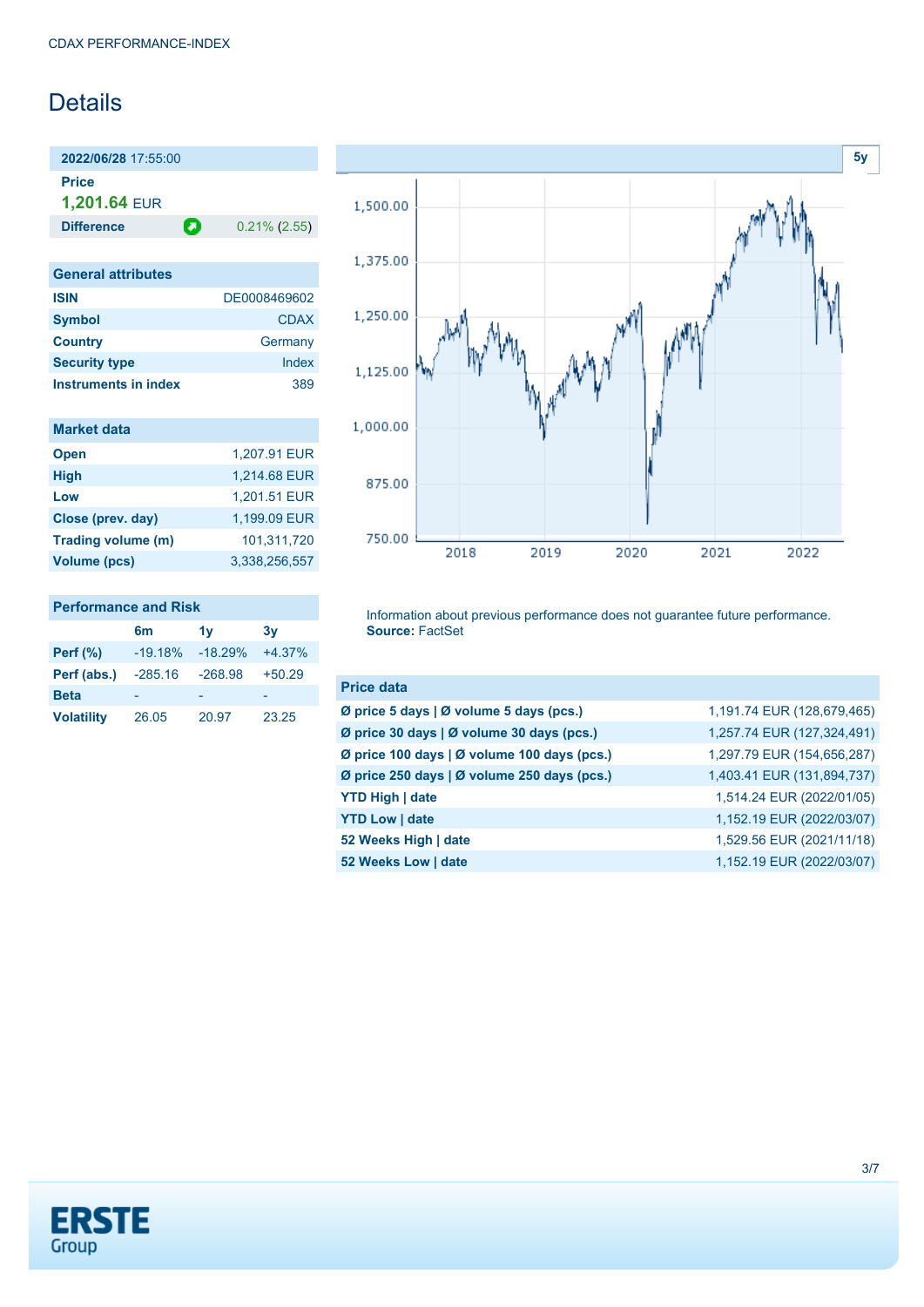# **Composition**

| Page 1 of 4 |  |
|-------------|--|
|             |  |
|             |  |

| Name $\triangle$<br><b>ISIN</b>                | <b>Price</b> | Diff % $\triangleq$<br>$Diff +/-$ | Performance $\triangle$ | <b>Date</b><br><b>Time</b> | Turnover Pc. <b>←</b><br>Turnover Money ♦            |
|------------------------------------------------|--------------|-----------------------------------|-------------------------|----------------------------|------------------------------------------------------|
| <b>1&amp;1 AG</b><br>DE0005545503              | 18.68        | 0.70%<br>0.13                     |                         | 22/06/28<br>17:35:06       | 57,951<br>1,084,431.43                               |
| 11 88 0 SOLUTIONS AG<br>DE0005118806           | 1.28         | 2.40%<br>0.03                     | ▘                       | 22/06/28<br>17:36:16       | ÷                                                    |
| 2INVEST AG<br>DE000A3H3L44                     | 10.75        | $0.00\%$<br>0.00                  |                         | 22/06/28<br>17:36:19       | 2,032<br>21,539.20                                   |
| <b>3U HOLDING AG</b><br>DE0005167902           | 2.33         | 1.75%<br>0.04                     | Е                       | 22/06/28<br>17:36:24       | 13.938<br>32,369.78                                  |
| 4SC AG<br>DE000A3E5C40                         | 1.39         | 0.72%<br>0.01                     |                         | 22/06/28<br>17:36:08       | $\overline{\phantom{a}}$<br>$\overline{\phantom{a}}$ |
| <b>7C SOLARPARKEN AG</b><br>DE000A11QW68       | 4.78         | 0.63%<br>0.03                     |                         | 22/06/28<br>17:36:07       | 130,299<br>622,866.87                                |
| A.A.A. AG ALLGEMEINE ANLA<br>DE0007228009      | 1.95         | $0.00\%$<br>0.00                  |                         | 22/06/28<br>08:06:51       | 0<br>0.00                                            |
| A.S. CRÉATION TAPETEN AG<br>DE000A1TNNN5       | 14.30        | 0.00%<br>0.00                     |                         | 22/06/28<br>17:36:18       | ÷<br>÷                                               |
| AAP IMPLANTATE AG NPV<br>DE000A3H2101          | 2.88         | $0.00\%$<br>0.00                  |                         | 22/06/28<br>17:36:10       | 200<br>556.00                                        |
| <b>AAREAL BANK AG</b><br>DE0005408116          | 28.58        | $-0.14%$<br>$-0.04$               |                         | 22/06/28<br>17:35:01       | 47,557<br>1,364,122.68                               |
| ABOUT YOU HOLDING SE NPV<br>DE000A3CNK42       | 6.73         | $-1.03%$<br>$-0.07$               |                         | 22/06/28<br>17:35:05       | 317,625<br>2,178,131.16                              |
| <b>ACCENTRO REAL ESTATE AG</b><br>DE000A0KFKB3 | 3.82         | 0.00%<br>0.00                     |                         | 22/06/28<br>17:36:01       | 51<br>200.94                                         |
| <b>ADESSO AG</b><br>DE000A0Z23Q5               | 159.20       | $-3.40%$<br>$-5.60$               |                         | 22/06/28<br>17:35:02       | 5,651<br>915,160.60                                  |
| <b>ADIDAS AG</b><br>DE000A1EWWW0               | 170.32       | $-0.91%$<br>$-1.56$               |                         | 22/06/28<br>17:41:26       | 877,385<br>150,063,764.08                            |
| ADLER REAL ESTATE AG<br>DE0005008007           | 7.16         | 0.56%<br>0.04                     |                         | 22/06/28<br>17:36:22       | 21,816<br>154,929.48                                 |
| ADVA OPTICAL NETWORKING S<br>DE000A3MQBT1      | 13.90        | 2.96%<br>0.40                     |                         | 22/06/28<br>17:35:11       | 12,433<br>172,067.70                                 |
| <b>AHLERS AG</b><br>DE0005009740               | 1.26         | $0.00\%$<br>0.00                  |                         | 22/06/28<br>08:05:37       | 0<br>0.00                                            |
| <b>AIS AG</b><br>DE0006492903                  | 0.005        | 0.00%<br>0.00                     |                         | 20/01/06<br>08:12:34       | 0<br>0.00                                            |
| <b>AIXTRON SE</b><br>DE000A0WMPJ6              | 24.79        | $-0.52%$<br>$-0.13$               |                         | 22/06/28<br>17:35:20       | 359,582<br>8,986,123.62                              |
| <b>ALBA SE</b><br>DE0006209901                 | 30.90        | 3.69%<br>1.10                     |                         | 22/06/28<br>17:28:18       | 717<br>21,974.70                                     |
| <b>ALBIS LEASING AG</b><br>DE0006569403        | 2.46         | $0.00\%$<br>0.00                  |                         | 22/06/28<br>17:36:00       | $\overline{\phantom{a}}$<br>$\overline{\phantom{a}}$ |
| ALL FOR ONE STEEB AG<br>DE0005110001           | 54.60        | 1.49%<br>0.80                     | Ē                       | 22/06/28<br>17:36:07       | 1,235<br>66,915.20                                   |
| <b>ALLANE SE</b><br>DE000A0DPRE6               | 14.50        | $0.00\%$<br>0.00                  |                         | 22/06/28<br>17:36:10       | ÷                                                    |

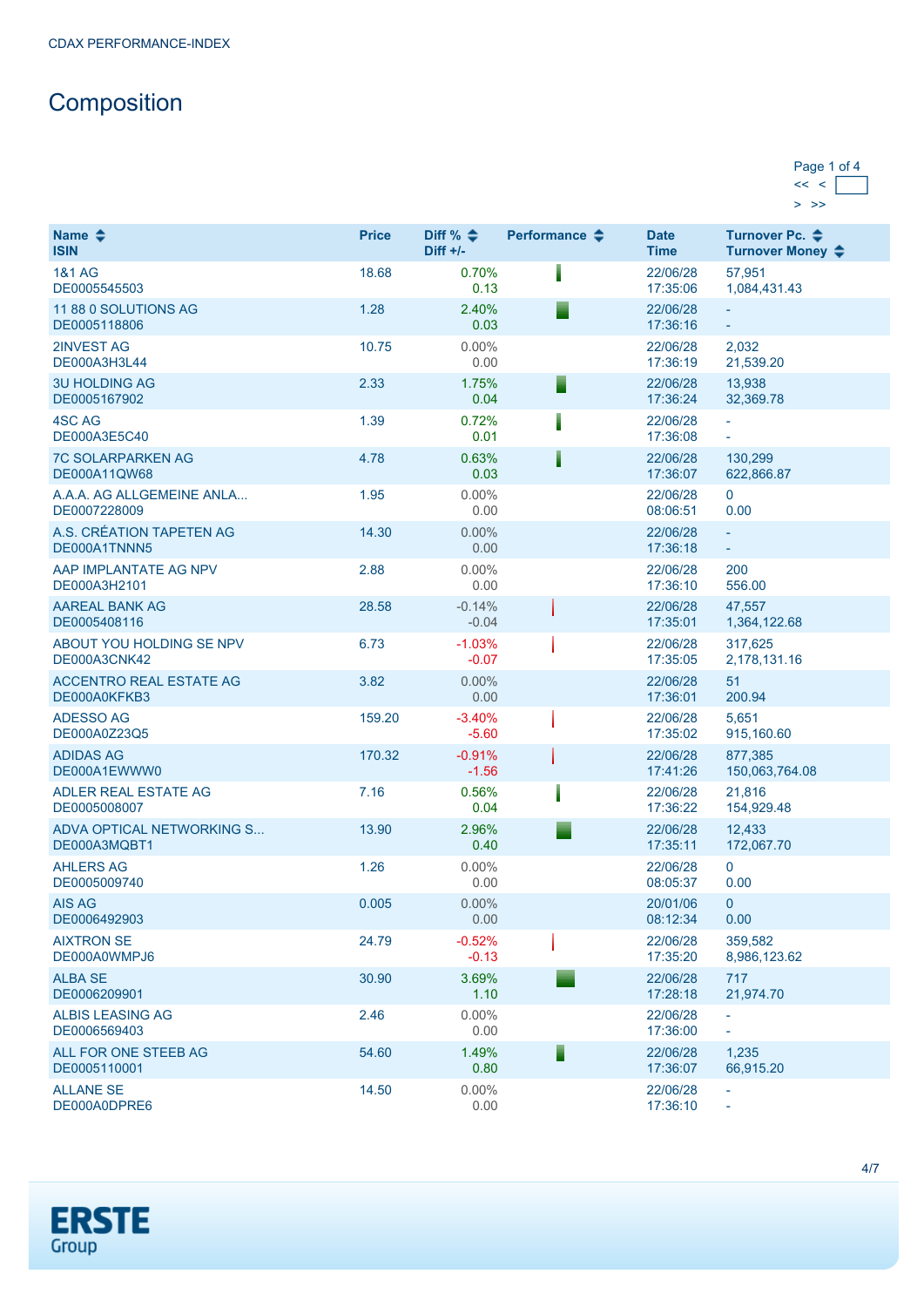#### CDAX PERFORMANCE-INDEX

| <b>ALLGEIER SE</b><br>DE000A2GS633               | 35.45  | $-0.42%$<br>$-0.15$ |   | 22/06/28<br>17:36:12 | 3,887<br>138,742.40          |
|--------------------------------------------------|--------|---------------------|---|----------------------|------------------------------|
| <b>ALLIANZ SE</b><br>DE0008404005                | 183.10 | 1.14%<br>2.06       |   | 22/06/28<br>17:40:54 | 788,906<br>144,766,361.52    |
| ALSTRIA OFFICE REIT AG 10<br>DE000A0LD2U1        | 11.90  | $-1.33%$<br>$-0.16$ |   | 22/06/28<br>17:36:00 | 15,479<br>184,629.17         |
| <b>ALTECH ADVANCED MATERIALS</b><br>DE000A2LQUJ6 | 1.46   | 1.39%<br>0.02       |   | 22/06/28<br>08:01:09 | 100<br>146.00                |
| <b>ALZCHEM GROUP AG</b><br>DE000A2YNT30          | 20.80  | 4.00%<br>0.80       |   | 22/06/28<br>17:36:16 | 919<br>18,699.10             |
| <b>AMADEUS FIRE AG</b><br>DE0005093108           | 120.20 | 0.17%<br>0.20       |   | 22/06/28<br>17:35:25 | 2,939<br>354,427.80          |
| <b>ARTNET AG</b><br>DE000A1K0375                 | 6.92   | 5.49%<br>0.36       |   | 22/06/28<br>17:36:16 | 1,073<br>7,212.22            |
| ATOSS SOFTWARE AG<br>DE0005104400                | 126.80 | $-1.86%$<br>$-2.40$ |   | 22/06/28<br>17:35:21 | 3,112<br>398,465.80          |
| <b>AUMANN AG NPV</b><br>DE000A2DAM03             | 13.40  | $-4.56%$<br>$-0.64$ |   | 22/06/28<br>17:36:13 | 27,708<br>374,809.50         |
| <b>AURUBIS AG</b><br>DE0006766504                | 68.28  | $-2.04%$<br>$-1.42$ |   | 22/06/28<br>17:35:25 | 175,939<br>12,139,081.28     |
| <b>AUTO1 GRP NPV</b><br><b>DE000A2LQ884</b>      | 7.56   | $-1.63%$<br>$-0.13$ |   | 22/06/28<br>17:35:02 | 374,589<br>2,840,197.05      |
| <b>B+S BANKSYSTEME AG</b><br>DE0001262152        | 2.39   | $-1.65%$<br>$-0.04$ |   | 22/06/28<br>17:36:08 | 36<br>84.24                  |
| <b>BASF SE</b><br>DE000BASF111                   | 43.025 | 0.50%<br>0.22       |   | 22/06/28<br>17:35:00 | 3,014,948<br>130,271,176.46  |
| <b>BASLER AG</b><br>DE0005102008                 | 80.60  | $-2.18%$<br>$-1.80$ |   | 22/06/28<br>17:35:22 | 5,905<br>491,038.80          |
| <b>BASTEI LÜBBE AG</b><br>DE000A1X3YY0           | 6.78   | 2.11%<br>0.14       |   | 22/06/28<br>17:36:09 | 220<br>1,491.60              |
| <b>BAUER AG (SCHROBENHAUSEN)</b><br>DE0005168108 | 9.10   | 0.66%<br>0.06       |   | 22/06/28<br>17:36:26 | 3,381<br>30,198.76           |
| <b>BAYER AG</b><br>DE000BAY0017                  | 60.23  | 1.40%<br>0.83       | ▋ | 22/06/28<br>17:35:20 | 2,795,521<br>168,092,462.56  |
| <b>BAYERISCHE MOTOREN WERKE</b><br>DE0005190003  | 76.48  | 0.99%<br>0.75       | ▌ | 22/06/28<br>17:36:39 | 1,016,528<br>78, 182, 056.89 |
| <b>BAYERISCHE MOTOREN WERKE</b><br>DE0005190037  | 71.30  | 1.86%<br>1.30       | ▉ | 22/06/28<br>17:35:16 | 116,754<br>8,345,564.65      |
| <b>BAYWA AG</b><br>DE0005194005                  | 53.60  | $-7.27%$<br>$-4.20$ |   | 22/06/28<br>10:19:09 | 95<br>5,130.80               |
| <b>BAYWA AG</b><br>DE0005194062                  | 44.80  | 1.59%<br>0.70       | ▋ | 22/06/28<br>17:35:06 | 36.159<br>1,598,414.70       |
| <b>BECHTLE AG</b><br>DE0005158703                | 39.98  | $-0.40%$<br>$-0.16$ |   | 22/06/28<br>17:38:14 | 116.091<br>4,659,740.60      |
| <b>BEIERSDORF AG</b><br>DE0005200000             | 97.86  | $-0.77%$<br>$-0.76$ |   | 22/06/28<br>17:35:00 | 334,672<br>32,797,081.16     |
| BERENTZEN-GRUPPE AG<br>DE0005201602              | 6.48   | 1.89%<br>0.12       | ▀ | 22/06/28<br>17:36:07 | 1,864<br>11,801.50           |
| <b>BERTRANDT AG</b><br>DE0005232805              | 36.45  | $-0.95%$<br>$-0.35$ |   | 22/06/28<br>17:36:01 | 7,612<br>277,646.50          |
| BET-AT-HOME.COM AG<br>DE000A0DNAY5               | 11.70  | 4.46%<br>0.50       |   | 22/06/28<br>17:36:09 | 5,609<br>66,092.18           |
| <b>BIJOU BRIGITTE MODISCHE A</b><br>DE0005229504 | 24.20  | $-3.97%$<br>$-1.00$ |   | 22/06/28<br>17:36:13 | 1,135<br>28,253.80           |
| <b>BIKE24 HOLDING AG NPV</b>                     | 3.405  | $-4.35%$            |   | 22/06/28             | 34,340                       |

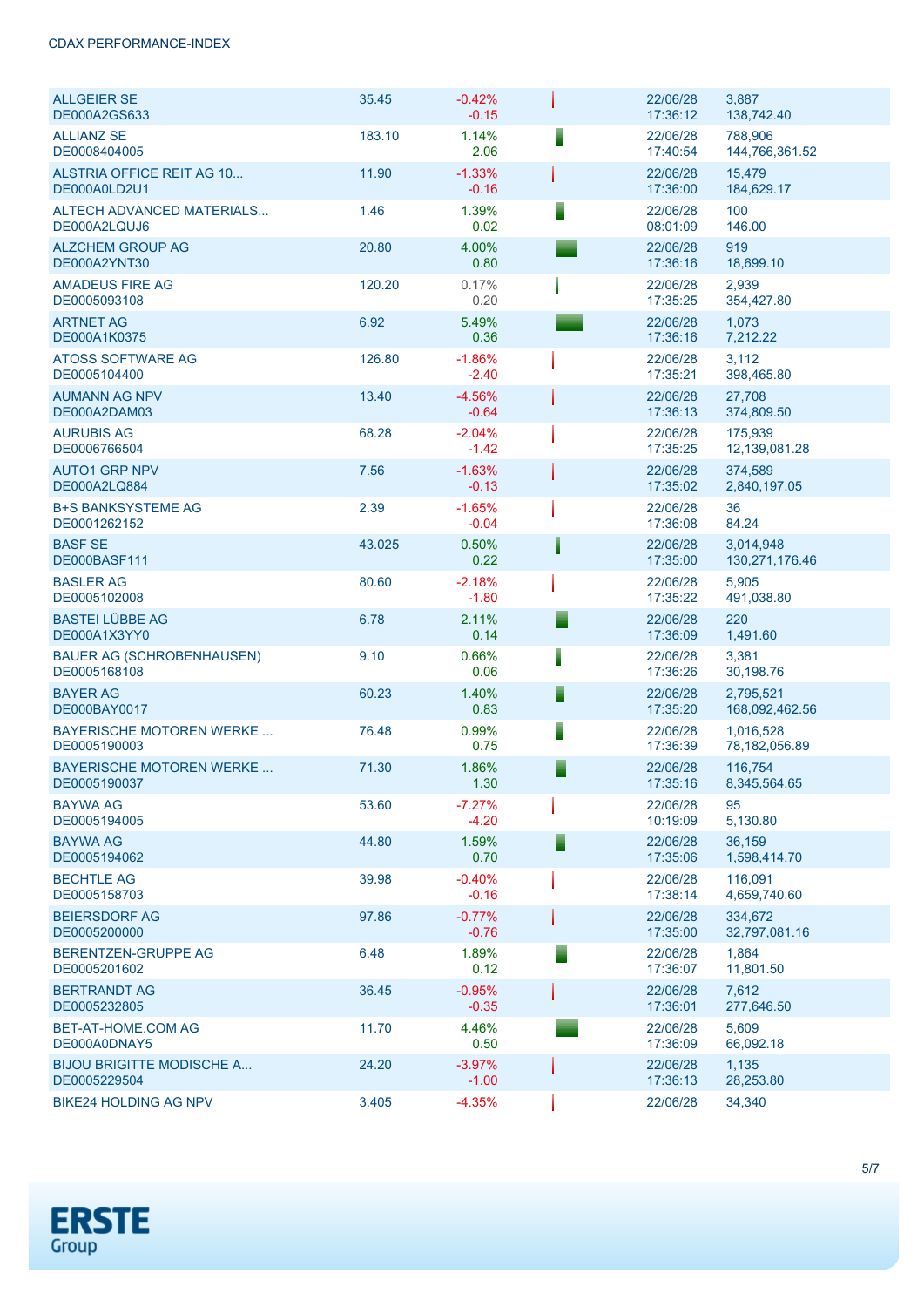### CDAX PERFORMANCE-INDEX

| DE000A3CQ7F4                                         |        | $-0.16$             |   | 17:36:23             | 119,051.55                      |
|------------------------------------------------------|--------|---------------------|---|----------------------|---------------------------------|
| <b>BILFINGER SE</b><br>DE0005909006                  | 28.52  | 1.49%<br>0.42       | ▘ | 22/06/28<br>17:35:22 | 63,411<br>1,808,105.36          |
| <b>BIOFRONTERA AG</b><br>DE0006046113                | 1.205  | $-1.23%$<br>$-0.02$ |   | 22/06/28<br>17:36:17 | $\bar{\phantom{a}}$<br>$\equiv$ |
| <b>BIOTEST AG</b><br>DE0005227201                    | 42.50  | 0.24%<br>0.10       |   | 22/06/28<br>17:36:10 | 123<br>5,202.70                 |
| <b>BIOTEST AG VZ</b><br>DE0005227235                 | 35.60  | 2.59%<br>0.90       |   | 22/06/28<br>17:36:15 | 1,880<br>66,662.50              |
| <b>BORUSSIA DORTMUND GMBH &amp;C</b><br>DE0005493092 | 3.678  | 1.38%<br>0.05       | Ξ | 22/06/28<br>17:36:24 | 169,642<br>627,635.51           |
| <b>BRAIN BIOTECH AG NPV</b><br>DE0005203947          | 8.30   | 0.24%<br>0.02       |   | 22/06/28<br>17:36:21 | 1,778<br>14,562.76              |
| <b>BRENNTAG SE</b><br>DE000A1DAHH0                   | 62.92  | 1.85%<br>1.14       | Ξ | 22/06/28<br>17:35:25 | 416,321<br>26,026,622.46        |
| <b>BROCKHAUS TECHNOLOGIES AG</b><br>DE000A2GSU42     | 16.40  | $-1.50%$<br>$-0.25$ |   | 22/06/28<br>17:36:06 | 204<br>3,335.80                 |
| <b>CAMERIT AG</b><br><b>DE000HNC2059</b>             | 48.00  | 0.00%<br>0.00       |   | 22/06/28<br>08:06:09 | $\mathbf{0}$<br>0.00            |
| <b>CANCOM SE</b><br>DE0005419105                     | 34.86  | $-0.46%$<br>$-0.16$ |   | 22/06/28<br>17:35:02 | 101,237<br>3,538,527.10         |
| <b>CAPSENSIXX AG</b><br>DE000A2G9M17                 | 16.00  | 0.00%<br>0.00       |   | 22/06/28<br>17:36:13 | $\omega$<br>÷,                  |
| <b>CARL ZEISS MEDITEC AG</b><br>DE0005313704         | 114.40 | $0.00\%$<br>0.00    |   | 22/06/28<br>17:35:05 | 86,460<br>9,920,174.50          |
| <b>CECONOMY AG</b><br>DE0007257503                   | 2.798  | 0.58%<br>0.02       |   | 22/06/28<br>17:35:05 | 215,289<br>606,846.57           |
| <b>CENIT AG</b><br>DE0005407100                      | 16.00  | 0.63%<br>0.10       |   | 22/06/28<br>17:36:14 | 10,844<br>172,398.10            |
| <b>CEWE STIFTUNG &amp; CO. KGAA</b><br>DE0005403901  | 81.80  | $-0.24%$<br>$-0.20$ |   | 22/06/28<br>17:35:09 | 2,473<br>203,579.60             |
| <b>CHERRY AG NPV</b><br>DE000A3CRRN9                 | 9.03   | 2.15%<br>0.19       |   | 22/06/28<br>17:36:26 | 32,239<br>287,218.39            |
| <b>CO.DON AG</b><br><b>DE000A3E5C08</b>              | 0.54   | 30.12%<br>0.13      |   | 22/06/28<br>17:36:04 | 23.188<br>12,766.72             |
| <b>COMMERZBANK AG</b><br>DE000CBK1001                | 7.17   | $-1.38%$<br>$-0.10$ |   | 22/06/28<br>17:35:29 | 6,764,840<br>49,411,004.52      |
| <b>COMPLEO CHARGING SOLUTION</b><br>DE000A2QDNX9     | 20.25  | $-2.41%$<br>$-0.50$ |   | 22/06/28<br>17:36:19 | 6,869<br>140,315.05             |
| <b>COMPUGROUP MEDICAL SE &amp; C</b><br>DE000A288904 | 42.00  | $-1.96%$<br>$-0.84$ |   | 22/06/28<br>17:35:05 | 37,662<br>1,602,942.60          |
| <b>CONTINENTAL AG</b><br>DE0005439004                | 70.00  | 2.52%<br>1.72       |   | 22/06/28<br>17:35:07 | 386.304<br>27,053,455.28        |
| <b>COVESTRO AG</b><br>DE0006062144                   | 34.38  | 0.35%<br>0.12       |   | 22/06/28<br>17:40:29 | 775.203<br>26,776,624.12        |
| <b>CREDITSHELF AG</b><br>DE000A2LQUA5                | 29.40  | $0.00\%$<br>0.00    |   | 22/06/28<br>17:36:05 |                                 |
| <b>CROPENERGIES AG</b><br>DE000A0LAUP1               | 12.90  | 2.54%<br>0.32       |   | 22/06/28<br>17:36:24 | 118.562<br>1,532,105.94         |
| CTS EVENTIM AG & CO. KGAA<br>DE0005470306            | 52.20  | $-0.29%$<br>$-0.15$ |   | 22/06/28<br>17:35:06 | 129,437<br>6,854,865.05         |
| DAIMLER TRUCK HOLDING AG<br>DE000DTR0CK8             | 25.88  | $-0.80%$<br>$-0.21$ |   | 22/06/28<br>17:42:35 | 1,120,933<br>29,275,622.77      |
| DATA MODUL AG PROD.UND VE<br>DE0005498901            | 55.50  | $0.00\%$<br>0.00    |   | 22/06/28<br>17:36:09 | $\sim$                          |